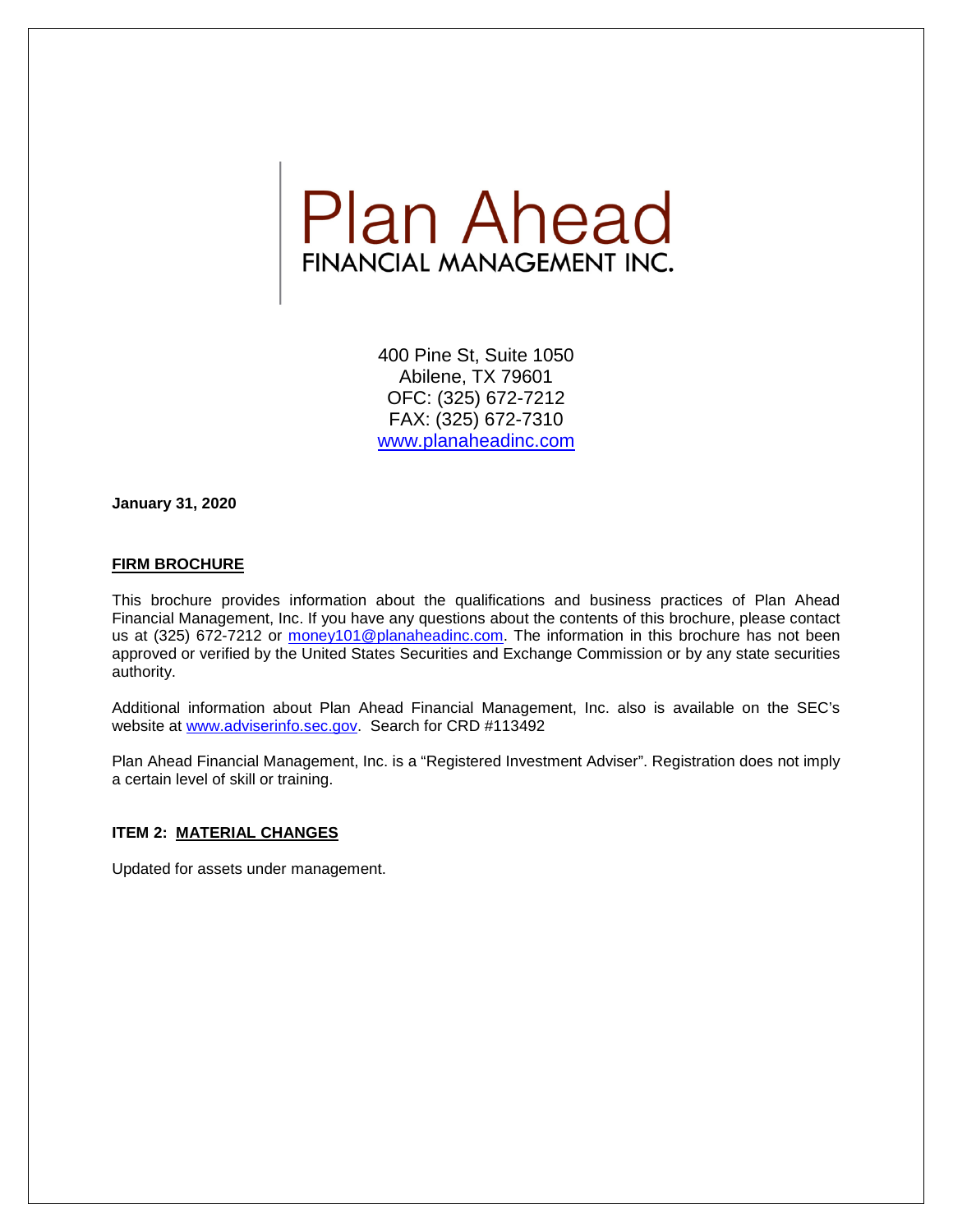**TABLE OF CONTENTS**

| ITEM 1:         | <b>COVER PAGE</b>                                                                               | Page 1  |
|-----------------|-------------------------------------------------------------------------------------------------|---------|
| ITEM 2:         | <b>MATERIAL CHANGES</b>                                                                         | Page 1  |
| ITEM 3:         | <b>TABLE OF CONTENTS</b>                                                                        | Page 2  |
| <b>ITEM 4:</b>  | <b>BUSINESS SUMMARY</b>                                                                         | Page 3  |
| ITEM 5:         | <b>FEES AND COMPENSATION</b>                                                                    | Page 4  |
| ITEM 6:         | <b>TYPES OF CLIENTS</b>                                                                         | Page 5  |
| <b>ITEM 7:</b>  | METHODS OF ANALYSIS, INVESTMENT STRATEGIES AND RISK OF LOSS Page 5                              |         |
| ITEM 8:         | <b>DISCIPLINARY INFORMATION</b>                                                                 | Page 6  |
| ITEM 9:         | OTHER FINANCIAL INDUSTRY ACTIVITIES AND AFFILIATIONS                                            | Page 6  |
| <b>ITEM 10:</b> | CODE OF ETHICS, PARTICIPATION OR INTEREST IN CLIENT<br><b>TRANSACTIONS AND PERSONAL TRADING</b> | Page 7  |
| <b>ITEM 11:</b> | <b>BROKERAGE PRACTICES</b>                                                                      | Page 7  |
| <b>ITEM 12:</b> | <b>REVIEW OF ACCOUNTS</b>                                                                       | Page 7  |
| <b>ITEM 13:</b> | <b>CLIENT REFERRALS AND OTHER COMPENSATION</b>                                                  | Page 8  |
| <b>ITEM 14:</b> | <b>CUSTODY</b>                                                                                  | Page 8  |
| <b>ITEM 15:</b> | <b>INVESTMENT DISCRETION</b>                                                                    | Page 8  |
| <b>ITEM 16:</b> | <b>VOTING CLIENT SECURITIES</b>                                                                 | Page 8  |
| <b>ITEM 17:</b> | <b>FINANCIAL INFORMATION</b>                                                                    | Page 8  |
| <b>ITEM 18:</b> | <b>REQUIREMENTS FOR STATE-REGISTERED ADVISERS</b>                                               | Page 9  |
|                 | <b>BROCHURE SUPPLEMENT - PAUL SCHNITMAN</b>                                                     | Page 10 |
|                 | <b>BROCHURE SUPPLEMENT - KYLE SCHNITMAN</b>                                                     | Page 12 |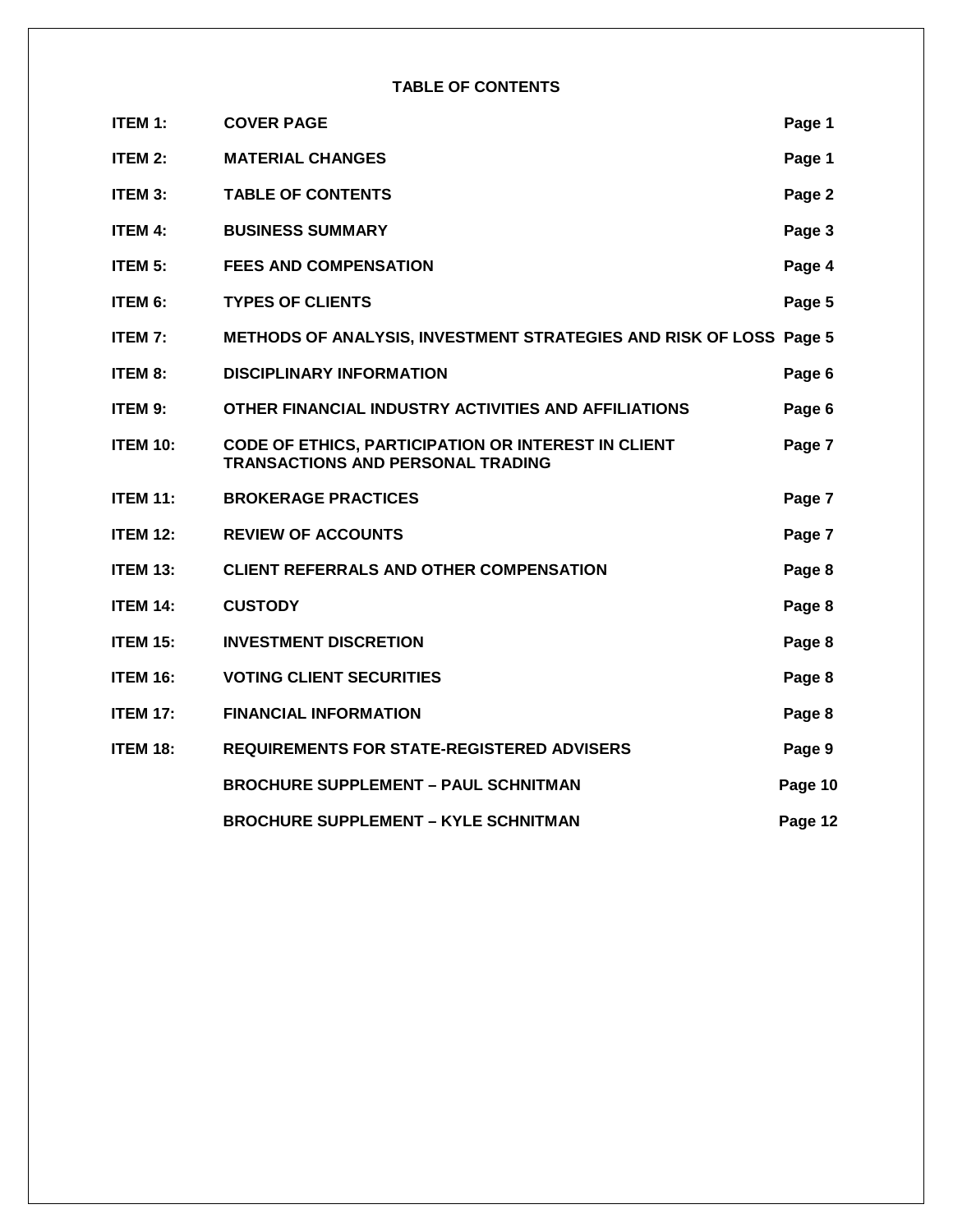## **ITEM 4: BUSINESS SUMMARY**

Plan Ahead Financial Management, Inc. (PAFM) was started in March of 1992 by the President, Chief Compliance Officer, & sole shareholder, Paul Schnitman.

PAFM's primary service is asset management. PAFM may also advise clients regarding personal and business financial consulting that does not involve investment advice. These services involve cash flow management, budgeting, debt liquidation, retirement, insurance counseling and estate planning, as well as other similar services.

PAFM performs Financial Consulting services. These services may include advising clients on specific issues or topics related to their finances, estate planning and other financial matters.

PAFM may also perform Insurance Consulting services related to life insurance policies that client have or recommendations as to the amount of insurance a client needs, and related life insurance matters.

PAFM may advise clients to purchase certain securities or mutual funds where PAFM does not manage their accounts on an on-going basis. This would involve developing investment strategies and reviewing strategies as requested.

PAFM assists clients in managing their assets, and will assist clients in developing an investment strategy. This strategy will describe what types of investments and what percentage of their assets will be invested in each type of investment. PAFM will then implement this strategy which will include assisting the client in setting up accounts in the client's name and PAFM will initiate transactions in the accounts on a discretionary basis. This means PAFM will determine what investments to make and the proportion for each investment without clients' prior approval. PAFM will monitor daily each position in clients' accounts.

The investment management strategies developed for clients are based on various aspects of a client's financial goals and needs, including, but not limited to retirement, education, and capital funding goals. Each strategy is tailored to the specific client. Some clients may request they only be invested in certain asset classes. Occasionally, PAFM will contact a client if it feels an investment that involves more risk may be suitable for that client. On an annual basis (or more frequent if deemed necessary), PAFM will review the written strategy with the client to update the financial goals and to determine if the strategy is still suitable.

On a quarterly basis, PAFM will send clients a report that will provide the following information:

- List of all assets under management
- Dates, amounts, and shares of all transactions
- Dollar amount and percentage gain or loss of each position
- Dividends, interest, expenses, realized and unrealized gains and losses.

PAFM generally invests in certain types of investments. These investments include but are not limited to:

- Equity securities
	- $\triangleright$  Exchange-listed securities
	- $\triangleright$  Securities traded over-the-counter (OTC)
	- $\triangleright$  Foreign issuers
- Options
- Corporate debt securities
- Commercial paper
- Certificates of deposit
- ❖ Municipal securities
- ❖ Mutual fund shares
- United States Government securities
- Rental Real estate

PAFM does not participate in any wrap fee programs.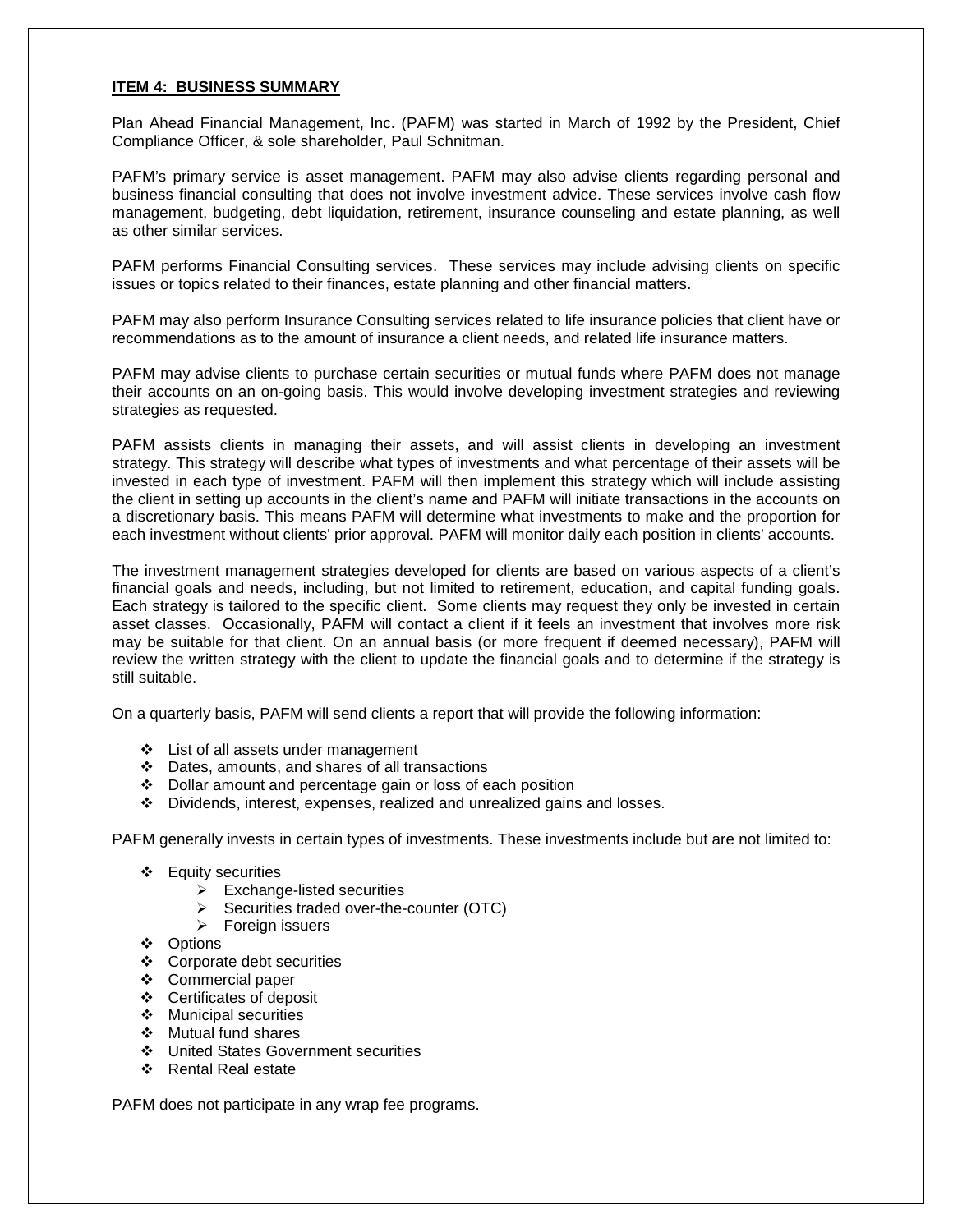As of 01/31/2020, PAFM managed \$51,734,973 of clients' assets on a discretionary basis, and does not currently manage any clients' assets on a non-discretionary basis.

#### **ITEM 5: FEES AND COMPENSATION**

PAFM derives its income solely from fee based services.

Discretionary money management services are billed at an annual rate of 1.15% annually for the first \$1 million plus .57% annually for assets over \$1 million. Fees will be billed quarterly (calendar quarters), in arrears, and are based on the "Average Assets" managed during the quarter. Average Assets are determined by taking the sum of (1) the assets at the beginning of the quarter (or initial investment, if assets at the beginning of the quarter were zero) and (2) the assets at the end of the quarter. This result is divided by 2 and rounded to the nearest whole dollar to arrive at the Average Assets. The Average Assets is then multiplied by the following to determine the total fees for the quarter:

- .2875% of the first \$1,000,000 of Average Assets, plus .1425% of the Average Assets over \$1,000,000
- \* If the assets have not been managed for the entire quarter, then the above result is divided by the number of days in that quarter, then that result is multiplied by the number of days the account has been managed. Fees are not negotiable; however, PAFM reserves the right to unilaterally reduce or waive fees in certain situations.
- $\cdot$  An early termination fee applies to the first 12 months of execution of the initial Engagement Agreement. That fee is the greater of the total fees paid during the first 12 months pursuant to the fee schedule above, or \$700 per account established.
- In addition, PAFM reserves the right to unilaterally reduce or waive fees on accounts managed for employees of PAFM and family members of employees.

PAFM aggregates all accounts per household for fee purposes, unless otherwise directed by the client.

Clients have the choice for PAFM to either deduct fees from their account(s) or to be billed directly for the fees incurred. See the Custody section related to deduction of fees from client accounts.

Occasionally, PAFM will recommend the purchase of mutual funds and money market funds. The mutual fund family will charge management fees. These fees and charges are in addition to PAFM fees. Likewise, custodians will charge trading and other fees that will be in addition to PAFM fees.

Investments in Real Estate assets, such as rental properties, are non-discretionary investments (see the INVESTMENT DISCRETION section). PAFM charges a 10% fee on rental income from Real Estate assets in addition to the fee schedule noted above. The additional fee is charged to compensate PAFM and Plan Ahead Properties, LLC (PAP) for the management of the property. This fee is billed quarterly by adding the rent collected during the quarter, then multiplying by 10%. Currently PAFM uses PAP to manage its clients' properties.

PAFM provides Financial Consulting services that will be billed based on \$250 per hour for Paul Schnitman, \$120 per hour for an administrator, and \$50 per hour for clerical services. A total fee or fee range may be quoted in advance, but it will be based on those hourly rates and the estimated time to complete the requested job. All fees for these services are due and payable after each consulting session or upon completion of a specific job. These fees are not negotiable.

PAFM provides "cash flow management services" on a fixed fee basis. The initial fee for collecting data, developing a plan, and the initial and final meetings is \$2,500. Thereafter, if the client chooses to execute the plan through PAFM, the fee is \$500-800 per month. If PAFM does not execute the plan, then PAFM will charge our hourly fee for each consultation whether by phone or in person. PAFM reserves the right to adjust these fees on an individual basis, but will only do so with the advance approval of the client.

PAFM does not require its clients to pay in advance.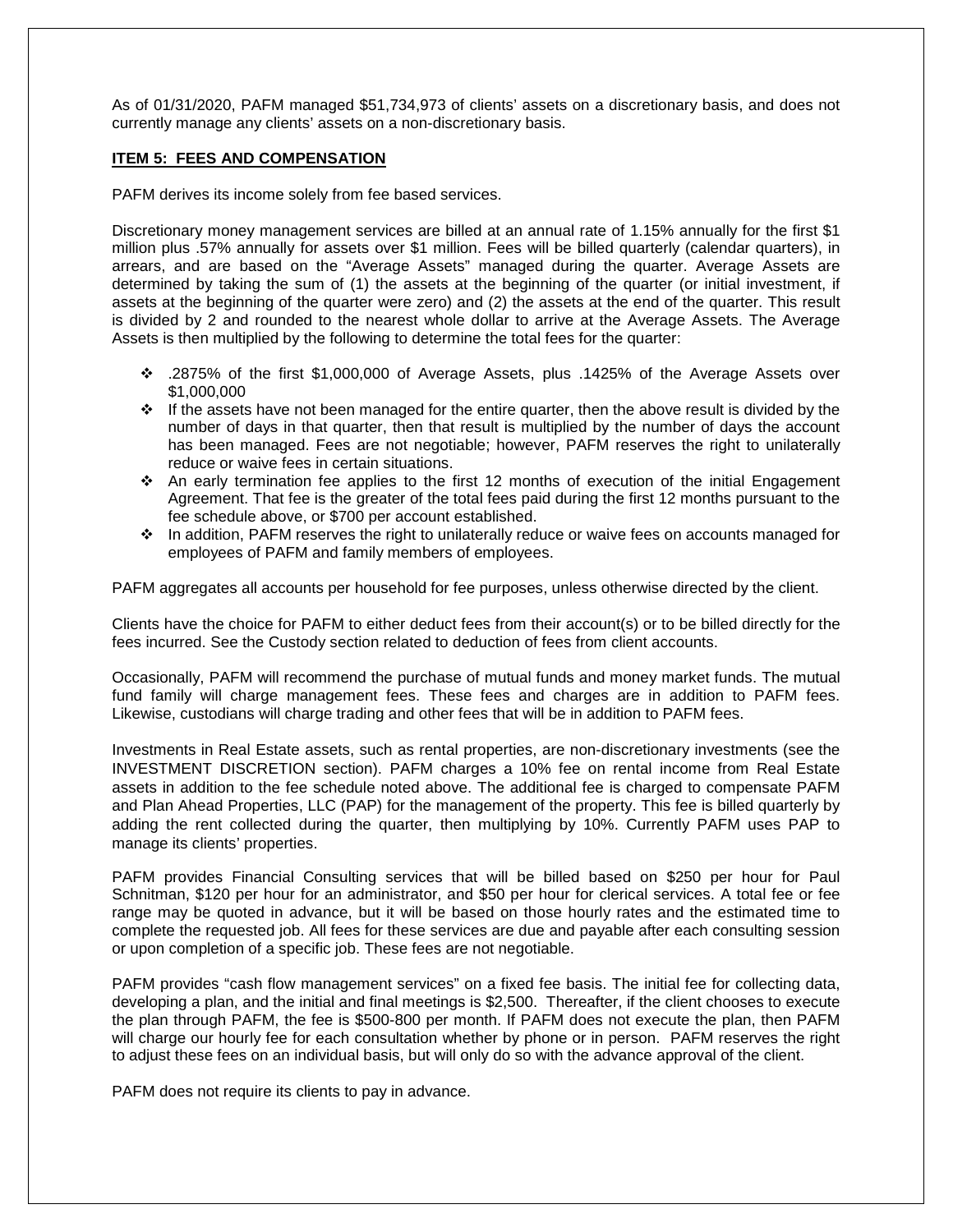# **PERFORMANCE-BASED FEES AND SIDE BY SIDE MANAGEMENT**

PAFM does not charge "performance-based fees" and therefore does not engage in side by side management.

# **ITEM 6: TYPES OF CLIENTS**

Some common types of clients that PAFM generally provides investment advice to includes:

- $\div$  Individuals
- $\div$  Pension and profit sharing plans
- ❖ High Net Worth Individuals

PAFM does not have any minimum account size.

## **ITEM 7: METHODS OF ANALYSIS, INVESTMENT STRATEGIES AND RISK OF LOSS**

## **METHODS OF ANALYSIS**

PAFM uses several methods of analysis in analyzing investments. Most analysis is captured from the use of a Bloomberg terminal. We use "technical analysis" which is the use of charts and popular studies to analyze whether an equity or bond is over-valued or under-valued. In addition, we use "fundamental analysis" which uses historical financial data to determine the strength of an equity or bond. Finally, we use economic indicators and financial data to determine the strength of economies around the world.

PAFM also subscribes to services that provide various commentary, charts, analysis and other data which assists us in making investment decisions.

# **ALLOCATION STRATEGIES**

#### Long Term Growth

- **Income is not important**
- Can be 100% equities or 100% bonds/cash
- Can invest in all asset classes
- **High Risk Tolerance**

## Moderate Growth

- Some growth with emphasis on preservation of capital
- **Income secondary** Stated maximum
- percentage in equities Can be 100% bonds/cash
- Can invest in real estate, options, or other asset classes
- **Moderate Risk Tolerance**

## **Conservative**

- **Preservation of capital** with income
- Generally for clients who have little to no ability to add to savings, and also for those who are living on investment income
- Can invest in all bonds. CD's, Money Market, real estate, and conservative option strategies
- **Low Risk Tolerance**

## **ALLOCATION PROCESS**

- Determine Allocation Strategy
- Determine sector weighting (domestic, international, country specific, individual sectors)
- Determine investments to use
	- $\triangleright$  ETF's
	- $\triangleright$  Mutual funds
	- $\triangleright$  Individual stocks
	- > Options
	- $\triangleright$  Bonds (duration, yield, quality)
	- $\triangleright$  Real estate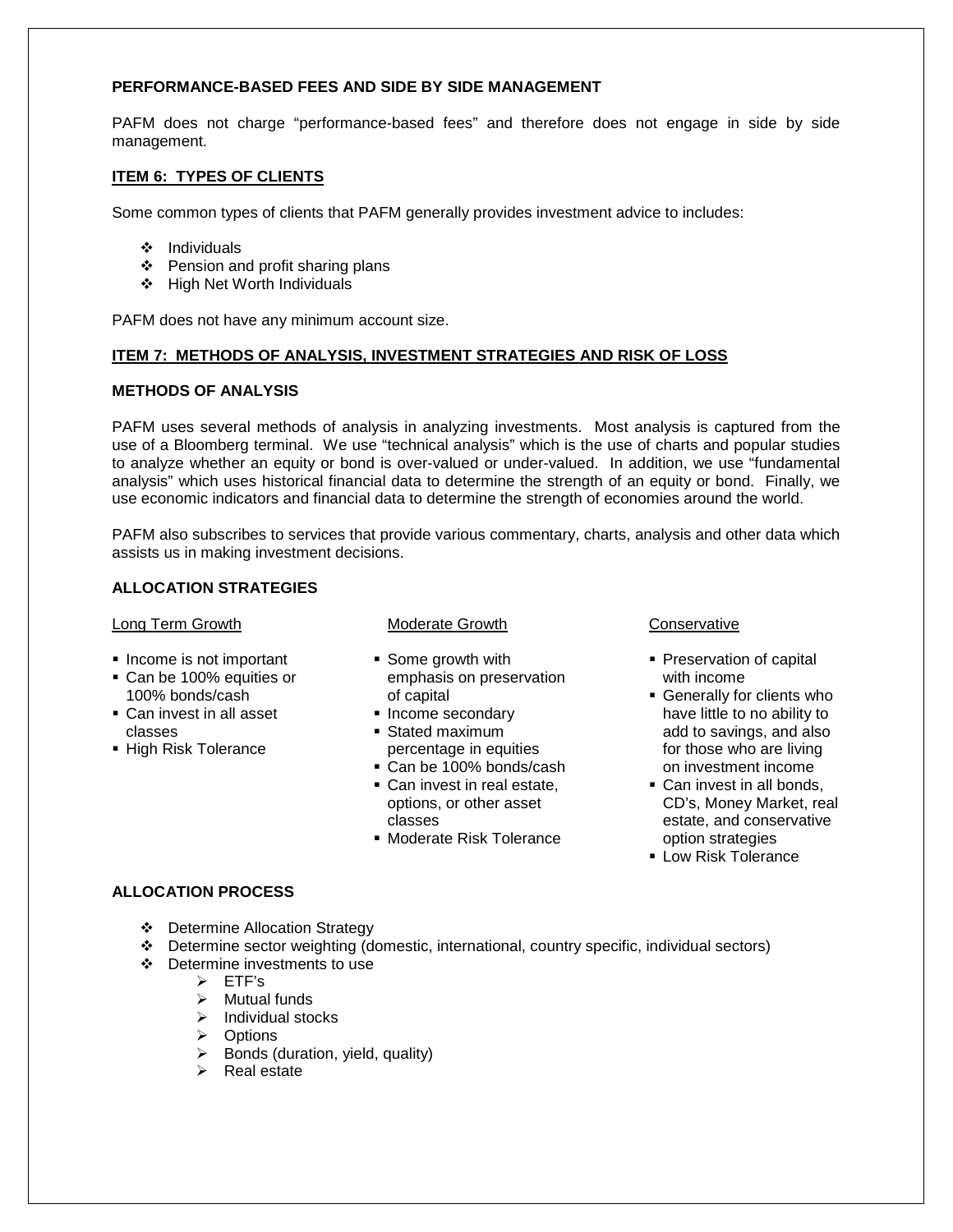#### **RISK OF LOSS**

Investing in securities involves a risk of loss that clients should be prepared to bear. Any investment in equities, mutual funds, bonds, real estate, or options could suffer significant losses. There are no guarantees as to even return of principal. Bonds are subject to default by the issuer. World events like wars, terrorist attacks, rumors or an economic crisis can dramatically affect the value of any publicly traded security. Even investor emotional sentiment can affect the value of an investment

Certain option strategies can involve a lot of risk. We primarily use only conservative option strategies such as selling "Covered Calls" or "Cash Covered Puts". We may also buy Calls or Puts, but these strategies carry defined and known risks, which can include a 100% loss of the investment.

In addition, PAFM can make decisions to invest in the wrong sectors, countries, etc. that can have a significant negative effect on your investments. PAFM attempts to minimize the effect of taxes on every trade; however, some trades can result in large taxable gains. Frequent trading can result in higher trading costs which will reduce returns; however, PAFM manages this expense as best as possible. We attempt to keep trading costs as low as possible by investing in no-load mutual funds, no transaction fee mutual funds, and mutual funds with low expense ratios. In addition, we use the Bloomberg terminal to analyze what a given bond is trading for when we buy or sell a bond in order to obtain the best price possible.

#### **ITEM 8: DISCIPLINARY INFORMATION**

Neither PAFM nor Paul Schnitman nor Kyle Schnitman (there are no other management persons) have had any disciplinary events.

#### **ITEM 9: OTHER FINANCIAL INDUSTRY ACTIVITIES AND AFFILIATIONS**

PAFM nor any of its management persons are registered as a broker-dealer or as of a registered representative of a broker-dealer. Nor is PAFM or any of its management persons registered as a futures commission merchant, commodity pool operator, a commodity trading advisor, or as an associated person of the foregoing entities.

Paul Schnitman (not PAFM) is a licensed insurance agent (since 1979). This presents a conflict of interest, because Paul Schnitman will earn a commission from the sale of a life insurance policy if the client requests him to be the agent for the sale. To mitigate that risk as much as possible, PAFM and Paul Schnitman will reduce any fees charged for the work related to the insurance or any other fees charged by the amount of any commission earned. Texas state laws prohibit the rebating of commission, but we are allowed to reduce our fees.

Paul Schnitman's brother, Nathan Schnitman, owns Schnitman Group which is a Third Party Administration firm of retirement plans. Paul Schnitman owned Schnitman Group until 2006. PAFM and Schnitman Group have several common clients, and continue to work together on clients. Further, they refer clients to each other. Neither PAFM nor Paul Schnitman receives any economic benefit from this relationship, so there are no conflicts of interests with clients. The client always has the right to decide whether or not to engage Schnitman Group.

PAFM receives referrals from accounting firms periodically. However, neither PAFM nor the accounting firm receives additional compensation for the aforementioned referrals, so there is no conflict of interest with clients.

PAFM is involved in investments in Real Estate assets, such as rental properties, on behalf of clients. Paul Schnitman (not PAFM) owns Plan Ahead Properties, LLC (PAP). PAP is a Real Estate management firm that manages rental properties. PAP only manages properties that are owned by clients of PAFM. Neither PAFM, its officers, advisors, nor employees, receive any form of compensation related to the purchase or sale of a Real Estate asset, such as rental properties, in addition to its normal fees (see the FEES AND COMPENSATION section above) under this arrangement. This investment is just another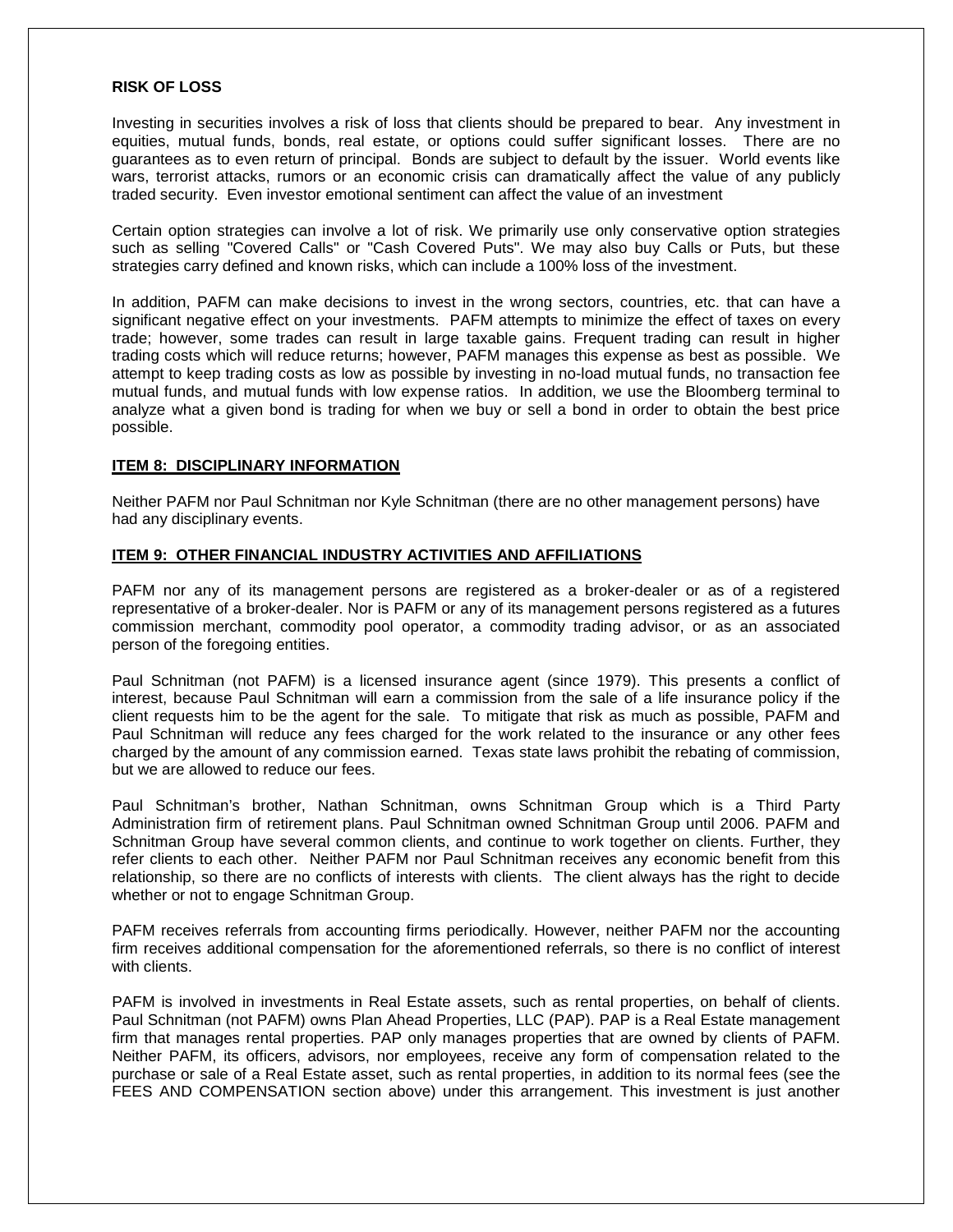asset class to be used on behalf of our clients at their direction (see the INVESTMENT DISCRETION section below).

# **ITEM 10: CODE OF ETHICS, PARTICIPATION OR INTEREST IN CLIENT TRANSACTIONS AND PERSONAL TRADING**

PAFM has adopted a "Code of Ethics" as required by SEC Rule 204A-1. A copy of the Code of Ethics is available upon request. PAFM has adopted this Code of Ethics to set standards of conduct expected of advisory personnel and address conflicts that arise from personal trading by advisory personnel.

Each individual employed by PAFM who makes investment decisions for clients' accounts must have completed the curriculum for at least one of the following: Chartered Financial Consultant, Certified Financial Planner, Chartered Financial Analyst, or Finance Degree from an accredited university or college. In addition, they must be an Investment Advisor Representative, which means they satisfy the rules of the states we are registered in.

Neither PAFM or any related persons recommends to clients, or buys or sells for client accounts, securities in which PAFM or any related persons has a material financial interest.

PAFM and/or Paul Schnitman and its employees at times will invest their own assets in some of the same investments that it recommends to our clients. We purchase or sell those investments at the same time we do so for our clients. Thus, there will be no conflict of interest since we receive the same execution price as the clients. There will be no formal disclosure to clients of such purchases. PAFM's clients' funds will never be commingled with any PAFM or Schnitman accounts.

## **ITEM 11: BROKERAGE PRACTICES**

PAFM currently uses TD Ameritrade (custodian) to establish accounts for each of its clients through which securities are purchased and held. We are not under any obligation to use TD Ameritrade. TD Ameritrade is a NYSE/SIPC member. In addition, we are not obligated to only use one institution. PAFM does not feel there are any conflicts of interest with clients in the relationship with TD Ameritrade or any other institution, because PAFM refuses to accept any form of economic benefit due to having clients' accounts at any institution.

PAFM does have access to research, quotes and other services through TD Ameritrade's online system; however, PAFM only utilizes TD Ameritrade's online system for account related information and services. We believe our recommendation of TD Ameritrade is in the client's best interest based on the fees charged versus the services provided to both our clients and PAFM.

PAFM does not consider potential referrals from a custodian when choosing a custodian.

On a regular basis PAFM reviews the trading costs its clients are subject to at TD Ameritrade, or any other institution, to make sure those costs are reasonable and competitive. In addition, we are continually aware of the hidden costs of bond transactions especially when a bond is issued. We make every attempt to get the best possible price on behalf of our clients. Our upmost focus is on best pricing for our clients.

PAFM will "block" buys and sells of securities when buying or selling securities for multiple clients so that all clients will receive the same price per share for that transaction. This is accomplished by making the transaction in PAFM's "Block Account" and then allocating to each client's account the appropriate number of shares which was determined prior to making the transaction.

## **ITEM 12: REVIEW OF ACCOUNTS**

Reviews will generally be done at least quarterly or more frequently as deemed necessary by PAFM or the client. Paul Schnitman and Kyle Schnitman will generally be the reviewers. Paul is President, and Kyle is Vice President, of PAFM and are responsible for overseeing the implementation of the client's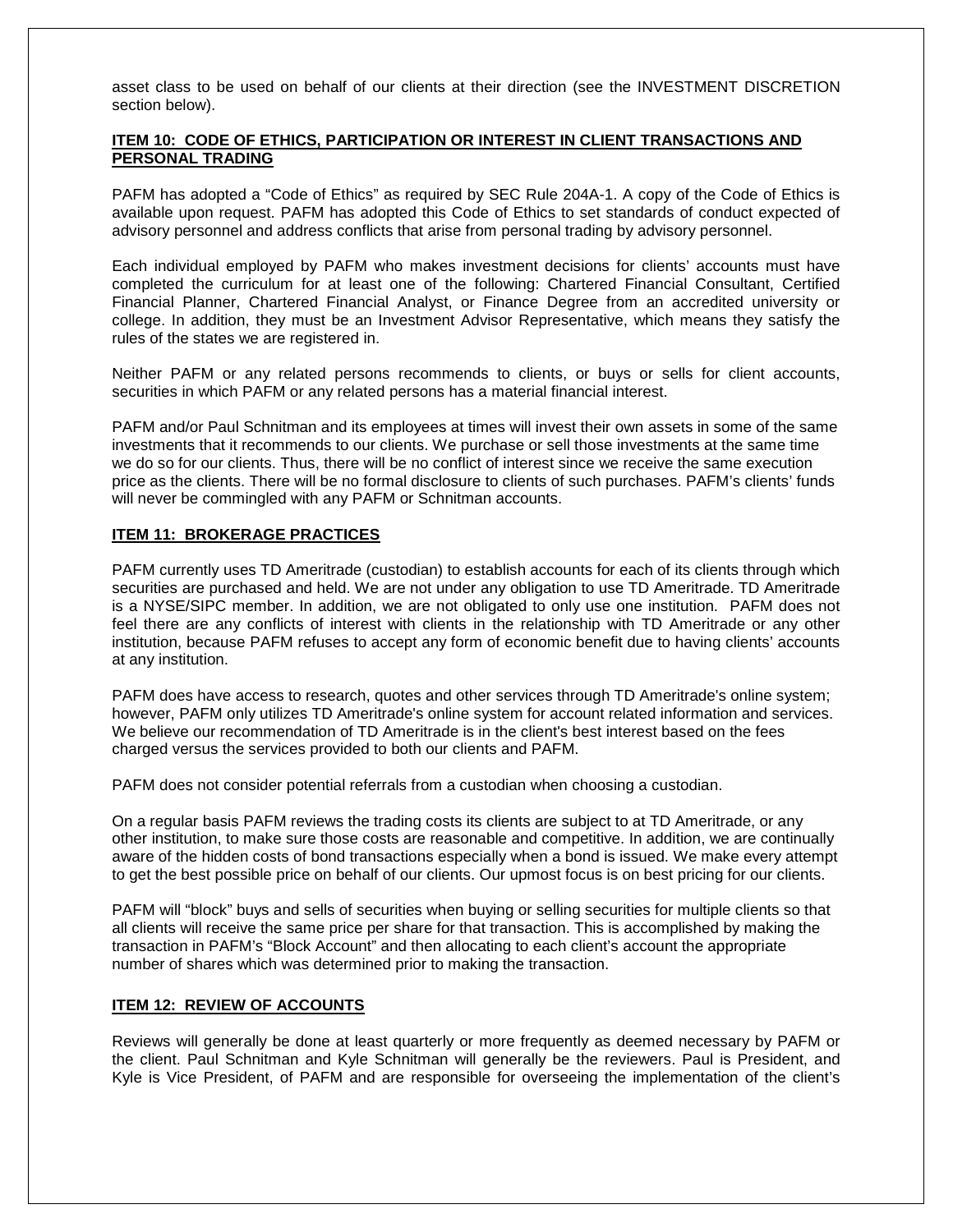investment strategy. They will review each client's account at least quarterly. These reviews will be done to verify the investment strategy as previously stated still meets the client's objectives.

PAFM will provide comprehensive reports quarterly detailing assets under management, investment gains and losses, and all transactions. The purpose of these reports is to provide information on performance, details of investments held, and transactions in the account. This will also be a good time for the client to review the investment strategy.

## **ITEM 13: CLIENT REFERRALS AND OTHER COMPENSATION**

Neither PAFM nor Paul or Kyle Schnitman (there are no other management persons) receive compensation or any economic benefit from any third party for providing investment advice or other advisory services to our clients. Then only compensation PAFM receives related to providing investment advice or other advisory services is the fees PAFM charges per its fee schedule. Further, PAFM does not compensate any person for client referrals.

# **ITEM 14: CUSTODY**

PAFM does not have physical custody of clients' funds or securities; however, PAFM has "constructive custody" due to its ability to deduct management fees from the clients' accounts. Clients will authorize in writing to allow fees to be deducted from their accounts. The custodian will send statements at least quarterly showing the management fees that were deducted. In addition, PAFM will provide an invoice to the clients concurrently when the fee is deducted.

## **ITEM 15: INVESTMENT DISCRETION**

Each of PAFM's clients must execute an Engagement Agreement. PAFM requires discretion over clients' accounts under its Engagement Agreement. Occasionally, a client will request us to purchase securities it does not normally use for its other clients. We require clients to give us written instructions regarding when to buy and sell those securities.

Real Estate investments, such as rental properties, are non-discretionary investments. As such, any investment in Real Estate must be directed by the client. A conflict is created because Plan Ahead Properties LLC can act as the property manager for additional compensation to persons affiliated with PAFM. We believe this risk is mitigated by the fact that PAP manages the property in the best interests of the client, and it manages the property at a much higher level of service than other property managers would. The client decides to buy or not buy a rental property. PAFM does not make that decision. PAFM does not receive any compensation when a house is purchased or sold. The client always has the right to use the property management company of their choosing to manage the property.

## **ITEM 16: VOTING CLIENT SECURITIES**

PAFM does not vote proxies on behalf of clients; however, the clients can call PAFM for advice.

## **ITEM 17: FINANCIAL INFORMATION**

PAFM does not require or solicit prepayment of fees from clients and does not have custody of client funds.

To the best of PAFM's knowledge there is not a situation that would impair our ability to meet our contractual commitments to our clients since PAFM bills its fees in arrears. Should PAFM go out of business clients would be able to simply access their accounts through the current custodian.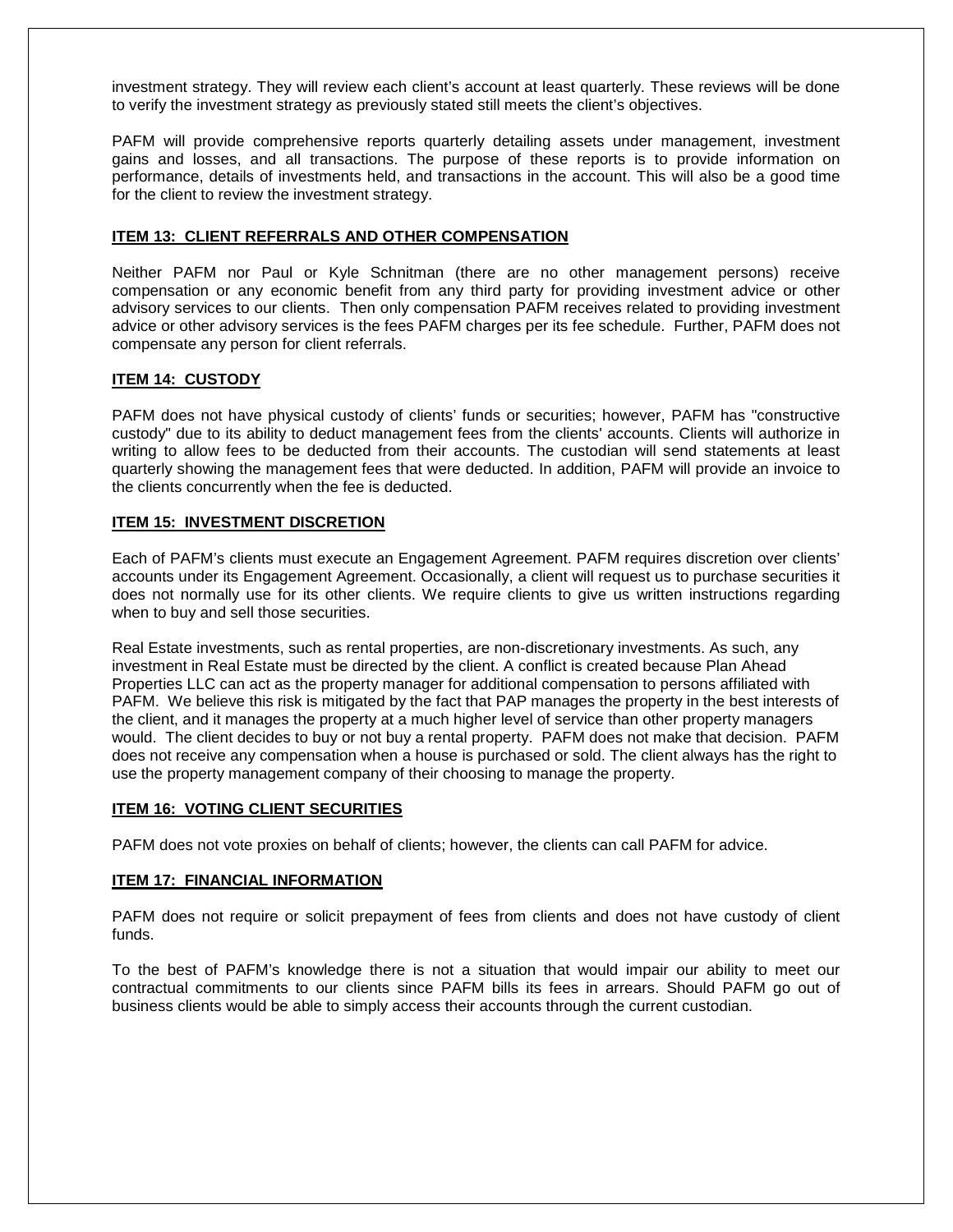# **ITEM 18: REQUIREMENTS FOR STATE-REGISTERED ADVISERS**

Paul Robert Schnitman (CRD #: 703477) is the President and sole shareholder of PAFM. Paul was born on 12/21/1956. Paul's has the following educational background:

- He received a Bachelor of Arts degree (with honors) in Biology from the University of Texas in Austin, TX in December of 1978
- He passed the required 10-course curriculum to receive a Chartered Life Underwriter designation from the American College in October, 1982. The continuing education requirements have not been met to continue using the designation.
- He passed the required 3-course curriculum to receive a Chartered Financial Consultant designation from the American College in October, 1985. The continuing education requirements have not been met to continue using the designation.

Paul entered the life insurance business as an agent in August, 1979. He then began specializing in administering retirement plans in August, 1980. Paul has extensive experience with business owners in life insurance planning, retirement planning and business continuation planning. He has also actively managed money and provided financial planning advice through PAFM since its beginning (1992).

Kyle Robert Schnitman (CRD #: 6113354) is the Vice President of PAFM. Kyle was born on 02/16/1990, and graduated with a Bachelor of Business Administration in Finance degree from Texas A&M University in May, 2012.

PAFM is not compensated with performance-based fees.

PAFM does not currently have any relationship or arrangement with any issuers of securities.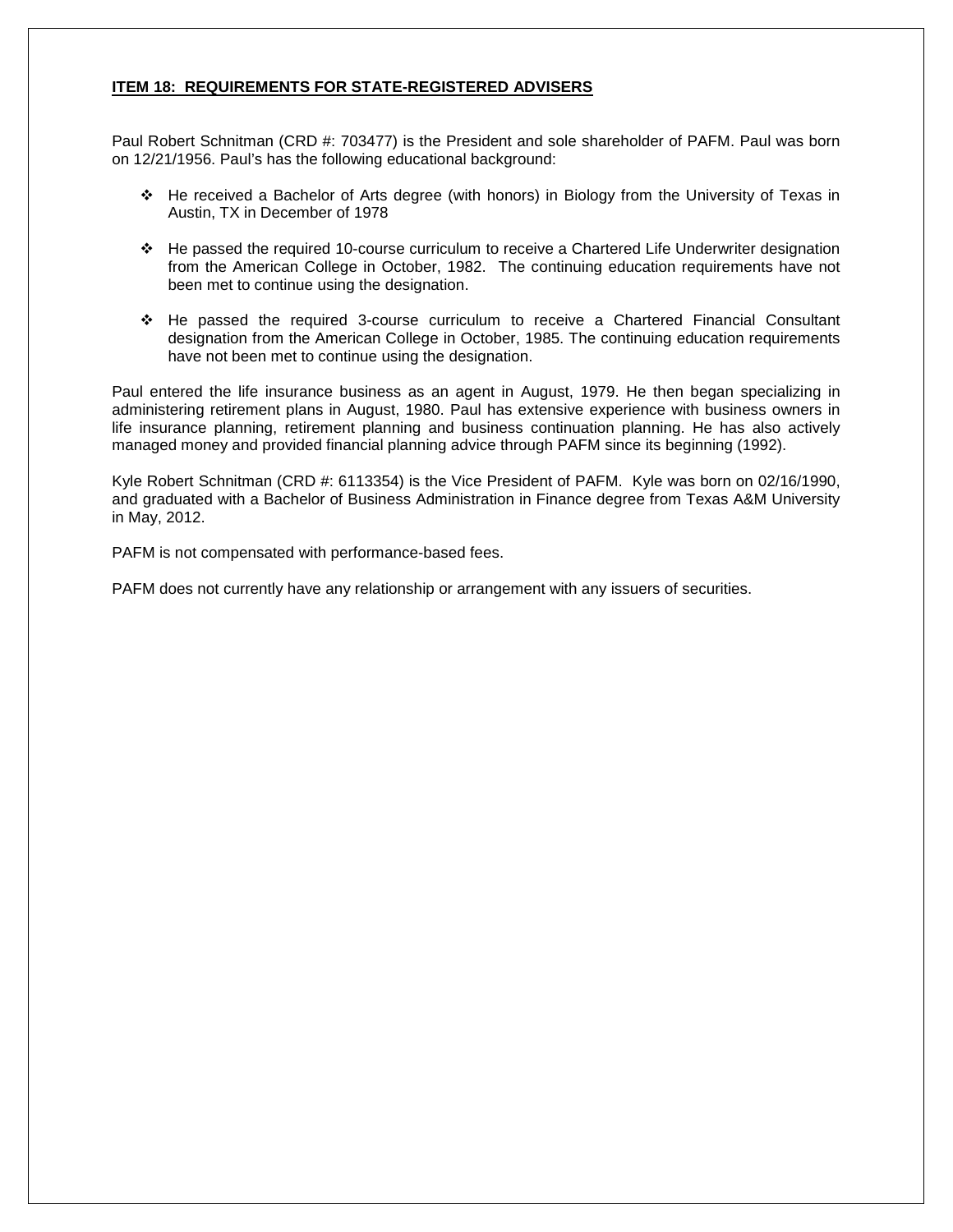# **BROCHURE SUPPLEMENT – PAUL SCHNITMAN**

## Item 1:

| <b>Supervised Person:</b><br><b>Business address:</b><br>Phone #: | Paul Schnitman<br>400 Pine St., STE 1050<br>Abilene, TX 79601<br>325-672-7212 |
|-------------------------------------------------------------------|-------------------------------------------------------------------------------|
| Firm's Name:                                                      | Plan Ahead Financial Management, Inc.                                         |
| Firm's Business                                                   | 400 Pine St., STE 1050                                                        |
| Address:                                                          | Abilene, TX 79601                                                             |
| Firm's Phone #:                                                   | 325-672-7212                                                                  |

*This brochure supplement provides information about Paul Schnitman that supplements the Plan Ahead Financial Management, Inc. brochure. You should have received a copy of that brochure. Please contact Paul Schnitman if you did not receive Plan Ahead Financial Management, Inc.'s brochure or if you have any questions about the contents of this supplement.*

*Additional information about Paul Schnitman is available on the SEC's website at [www.adviserinfo.sec.gov.](http://www.adviserinfo.sec.gov/)*

#### Item 2 – Educational Background and Business Experience:

Paul Schnitman, born 1956, completed his college degree at the University of Texas in Austin, TX. He received a Bachelor of Arts degree in Biology. After receiving his college degree, Paul entered the life insurance business in August, 1979. He then began specializing in administering retirement plans in August, 1980. Paul received his Chartered Life Underwriter (CLU) designation from the American College in October, 1982 after passing the required 10-course curriculum. Paul received his Chartered Financial Consultant (ChFC) from the American College in October, 1985 after passing the required 3-course curriculum. Paul received his Specialist in Pension Planning designation from the American College in August, 1986 after passing the required 3-course curriculum. Paul has been the President and CEO of Plan Ahead Financial Management, Inc. since its inception in 1992. Paul is a licensed life and health insurance agent and a licensed Insurance Counselor in the state of Texas.

#### Item 3 – Disciplinary Information:

Paul Schnitman has had no disciplinary information against him.

## Item 4 – Other Business Activities:

Paul Schnitman is not actively engaged in any additional investment-related businesses or occupations. Paul Schnitman is the sole owner of Plan Ahead Properties, LLC (PAP) whose purpose is to provide property management services to clients who have a rental property as a part of their portfolio. PAP does NOT provide a substantial source of income for Paul Schnitman, nor does it take a substantial amount of his time.

Paul Schnitman (not PAFM) is a licensed insurance agent (since 1979). This presents a conflict of interest, because Paul Schnitman will earn a commission from the sale of a life insurance policy if the client requests him to be the agent for the sale. To mitigate that risk as much as possible, PAFM and Paul Schnitman will reduce any fees charged for the work related to the insurance or any other fees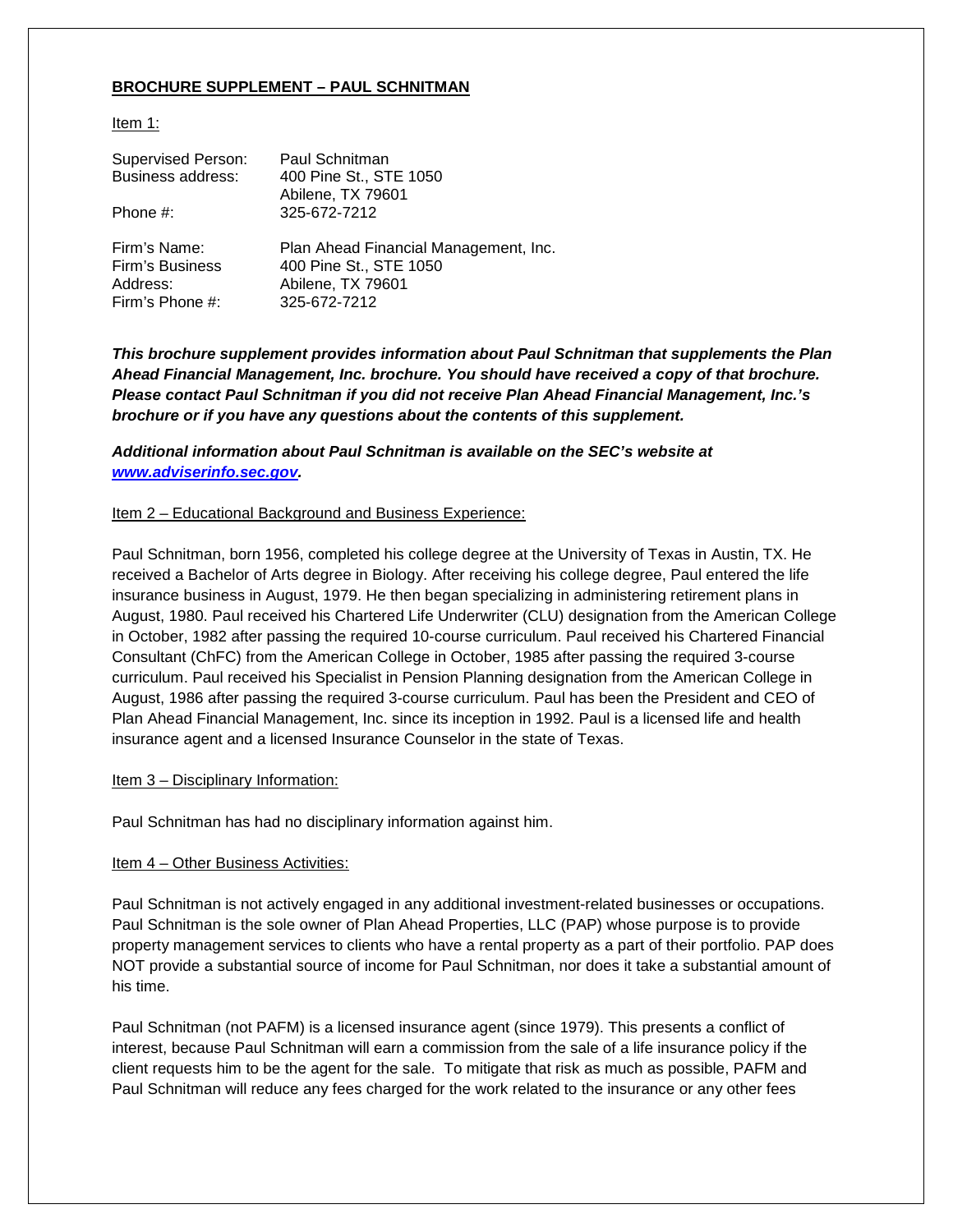charged by the amount of any commission earned. Texas state laws prohibit the rebating of commission, but we are allowed to reduce our fees.

## Item 5 - Additional Compensation:

Paul Schnitman does not earn any form of compensation for the referral of clients, sales rewards, or other bonuses.

# Item 6 - Supervision:

Paul Schnitman is the President and CEO of Plan Ahead Financial Management, Inc. In addition, he is also the sole owner. As such, Paul Schnitman will adhere to the firm's policies and procedures in all matters associated with advisory activities. He is bound by the Firm's Code of Ethics.

# Item 7 – Requirements for State-Registered Advisers:

Paul Schnitman has never been found liable in any arbitration claims; in a civil, self-regulatory organization or administrative proceeding; or any other legal matter involving investments. In addition, Paul Schnitman has never been the subject of a bankruptcy petition.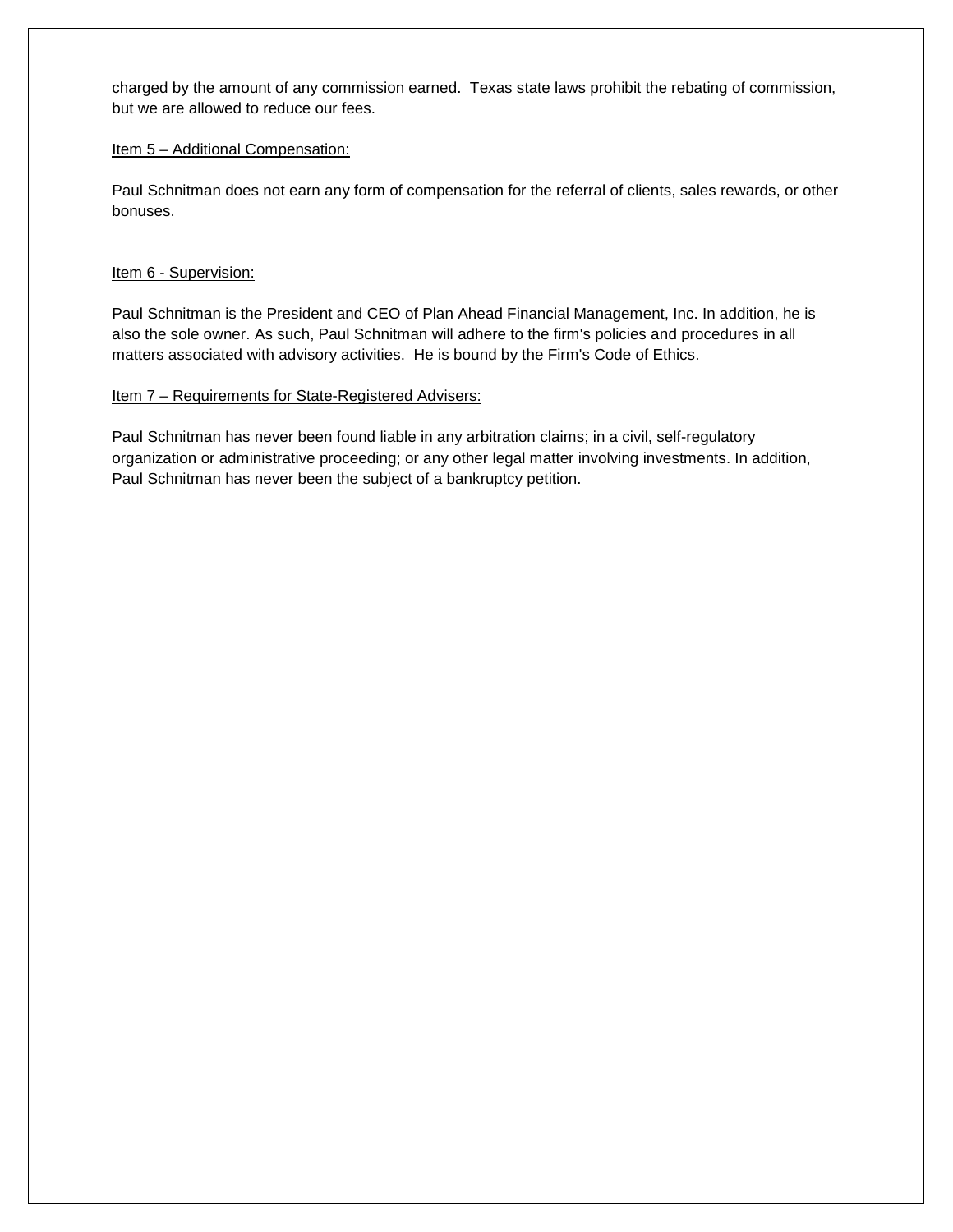# **BROCHURE SUPPLEMENT – KYLE SCHNITMAN**

Item 1:

| <b>Supervised Person:</b><br>Business address:<br>Phone #: | Kyle Schnitman<br>400 Pine St., STE 1050<br>Abilene, TX 79601<br>325-672-7212 |
|------------------------------------------------------------|-------------------------------------------------------------------------------|
| Firm's Name:                                               | Plan Ahead Financial Management, Inc.                                         |
| Firm's Business                                            | 400 Pine St., STE 1050                                                        |
| Address:                                                   | Abilene, TX 79601                                                             |
| Firm's Phone #:                                            | 325-672-7212                                                                  |

*This brochure supplement provides information about Paul Schnitman that supplements the Plan Ahead Financial Management, Inc. brochure. You should have received a copy of that brochure. Please contact Paul Schnitman if you did not receive Plan Ahead Financial Management, Inc.'s brochure or if you have any questions about the contents of this supplement.*

*Additional information about Kyle Schnitman is available on the SEC's website at [www.adviserinfo.sec.gov.](http://www.adviserinfo.sec.gov/)*

#### Item 2 – Educational Background and Business Experience:

Kyle Schnitman, born 1990, completed his college degree at Texas A&M University in College Station, TX. He received a Bachelor of Business Administration degree in Finance. After receiving his college degree, Kyle joined Plan Ahead Financial Management, Inc. Kyle is the Vice President of Plan Ahead Financial Management, Inc.

#### Item 3 – Disciplinary Information:

Kyle Schnitman has had no disciplinary information against him.

## Item 4 – Other Business Activities:

Kyle Schnitman is not actively engaged in any additional investment-related businesses or occupations.

#### Item 5 - Additional Compensation:

Kyle Schnitman does not earn any form of compensation for the referral of clients, sales rewards, or other bonuses.

#### Item 6 - Supervision:

Kyle Schnitman is supervised by Paul Schnitman, President and CEO of Plan Ahead Financial Management, Inc. (Phone #: 325-672-7212). Kyle is required to notify Paul of any investment decisions prior to executing them. This can be either verbal or written notification.